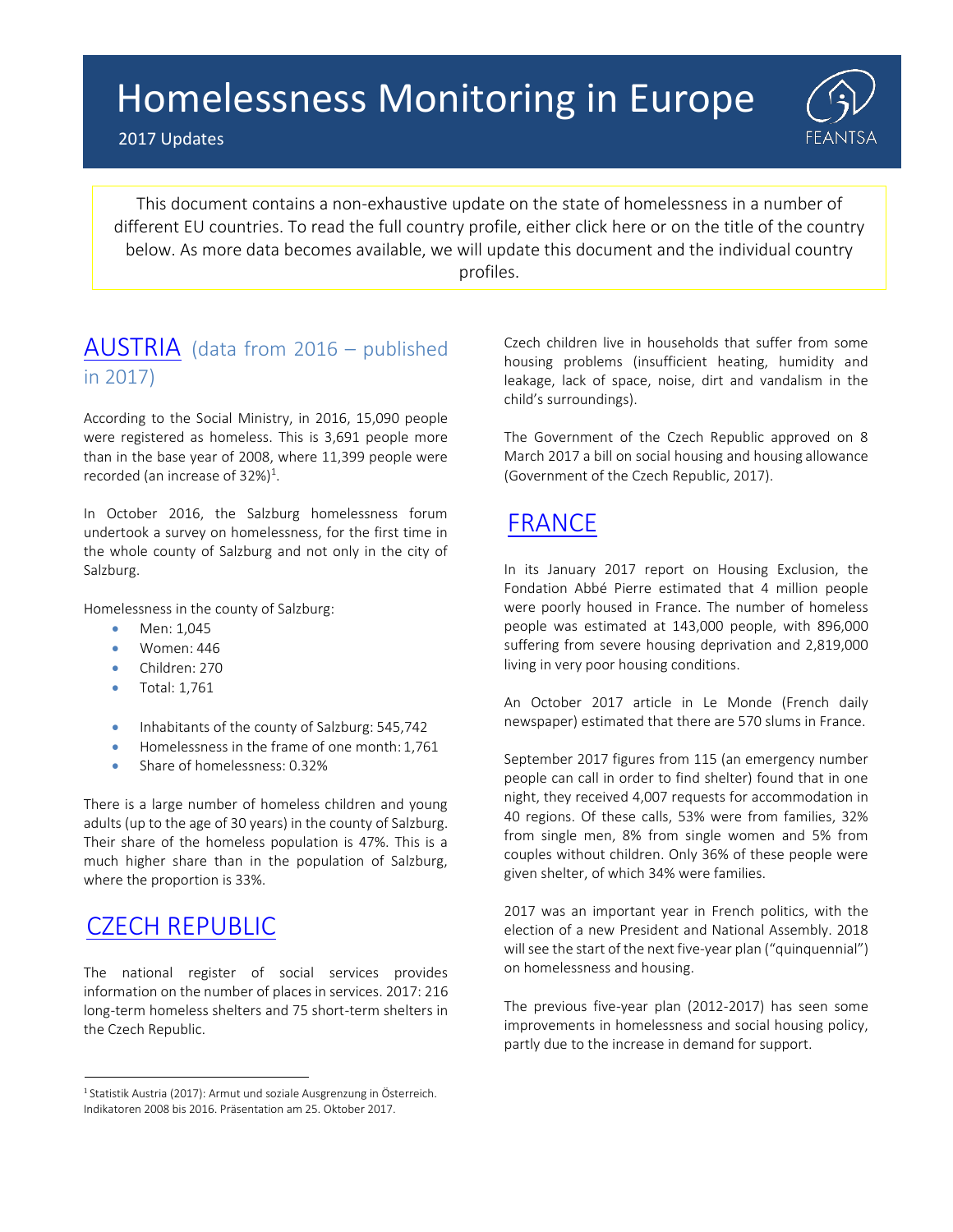Since 2012, 7,000 extra places in shelters were created, 4,000 reception centres for asylum seekers and 7,360 places in adequate housing.

#### **[GREECE](http://www.feantsa.org/en/country-profile/2016/10/18/country-profile-greece?bcParent=27)**

An ESF-funded Working Group was created in January 2017 in order to record and monitor the number of homeless people in Greece. The WG will focus on the design of the methodology, the definition of procedures and the creation of tools for recording and monitoring of homeless people living on the street and structures for homeless, according to international methodologies.

There will be a pilot at national level led by the Ministry of Labor, Social Insurance and Social Solidarity in collaboration with the University of Panteion and other public and civil society agencies. The pilot count at national level is expected to be launched in March 2018 in six cities/towns: Athens, Piraeus, Nea Ionia, Thessaloniki, Ioannina, Iraklieion (Creta) and in two phases: Phase A, night count and Phase B: day count via the existing programmes and structures supporting homeless people. This count is supported by European Social Fund and is aiming at the creation of framework and tools to measure homelessness.

For the first time ever in Greece, a pilot head count of homeless people in the streets of the historic center of Athens was done by the municipality of Athens in collaboration with Bloomberg Associates and volunteers from the NGO sector. 182 people sleeping rough in the historic center of the capital city of Greece were counted on the night of 7th December 2017.

The increased influx of refugees and asylum seekers the past year that are living at camps all over Greece where the conditions are similar to the ones of sleeping roughly (lack of heating, privacy, hygiene etc). While the figure is dynamic and daily changing, depending on the entries, on the 13th of December 2017, according to the official registers, 14,792 people, including families and children, disabled, singles were blocked on Greek islands that had a

<sup>2</sup>[http://mindigital.gr/index.php/%CF%80%CF%81%CE%BF%CF%83%CF%](http://mindigital.gr/index.php/%CF%80%CF%81%CE%BF%CF%83%CF%86%CF%85%CE%B3%CE%B9%CE%BA%CF%8C-%CE%B6%CE%AE%CF%84%CE%B7%CE%BC%CE%B1-refugee-crisis/1788-national-situational-picture-regarding-the-islands-at-eastern-aegean-sea-13-12-2017) [86%CF%85%CE%B3%CE%B9%CE%BA%CF%8C-](http://mindigital.gr/index.php/%CF%80%CF%81%CE%BF%CF%83%CF%86%CF%85%CE%B3%CE%B9%CE%BA%CF%8C-%CE%B6%CE%AE%CF%84%CE%B7%CE%BC%CE%B1-refugee-crisis/1788-national-situational-picture-regarding-the-islands-at-eastern-aegean-sea-13-12-2017)

<sup>3</sup> Caritas Cares Services (Centri di ascolto Caritas) is a specific service furnished by Caritas organizations at the local level (Diocesi). Diocesi capacity to accommodate in camps or detention facilities, under humiliating conditions<sup>2</sup>.

A new bill was introduced on housing allowance for 600.00 households under poverty (9.600 individual income) ~1000 euro/year (600.000 mil) to be implemented in 2019 (law 4472/2017).

## [ITALY](http://www.feantsa.org/en/country-profile/2016/10/18/country-profile-italy?bcParent=27)

The Caritas Report 2017 describes the poverty and social exclusion-affecting people in Italy. Information is based on a "need survey" compiled by social workers and volunteers supporting some of the most vulnerable people. The survey was conducted in 1,801 Caritas Care Services, distributed over 180 Diocesi (more than 80% of the national territory)<sup>3</sup>.

On the basis of the data collected in more than 1.801 Caritas Care Services (50% placed in the Northern, 31% in the Centre and 19% in the Southern), 205,090 people have received support, 26,000 are homeless people (17%). They are male (74%), migrants (67,4%) living alone (45%).

Fio.PSDs Members Monitoring (2017)<sup>4</sup> found that between 2014-2016, 48% of providers (municipalities, social enterprises, foundation, religious organizations) had managed a change of their services for the most deprived. More night services for new comers; help centres for asylum seekers; food and hygienic aid stations; accompanying measures for favouring inclusion (job orientation, legal assistance, counselling); housing led oriented projects (Housing First, co-housing, pilot projects to ensure housing rights).

At the same time, 46% of members declared that the number of the users havs increased by 10% over the last three years.

From 2014 to 2016, the fio.PSD survey reveals two trends:

- The appearing of new profiles of homeless people;
- Increasing number of traditional shelter users.

corresponds to italian town and cities or group of cities. For details see [http://banchedati.chiesacattolica.it/chiesa\\_cattolica\\_italiana/regioni di](http://banchedati.chiesacattolica.it/chiesa_cattolica_italiana/regioni__diocesi_e_parrocchie/00007907_Diocesi_e_Parrocchie.html) [ocesi\\_e\\_parrocchie/00007907\\_Diocesi\\_e\\_Parrocchie.html](http://banchedati.chiesacattolica.it/chiesa_cattolica_italiana/regioni__diocesi_e_parrocchie/00007907_Diocesi_e_Parrocchie.html)

[<sup>%</sup>CE%B6%CE%AE%CF%84%CE%B7%CE%BC%CE%B1-refugee-crisis/1788](http://mindigital.gr/index.php/%CF%80%CF%81%CE%BF%CF%83%CF%86%CF%85%CE%B3%CE%B9%CE%BA%CF%8C-%CE%B6%CE%AE%CF%84%CE%B7%CE%BC%CE%B1-refugee-crisis/1788-national-situational-picture-regarding-the-islands-at-eastern-aegean-sea-13-12-2017) [national-situational-picture-regarding-the-islands-at-eastern-aegean](http://mindigital.gr/index.php/%CF%80%CF%81%CE%BF%CF%83%CF%86%CF%85%CE%B3%CE%B9%CE%BA%CF%8C-%CE%B6%CE%AE%CF%84%CE%B7%CE%BC%CE%B1-refugee-crisis/1788-national-situational-picture-regarding-the-islands-at-eastern-aegean-sea-13-12-2017)[sea-13-12-2017](http://mindigital.gr/index.php/%CF%80%CF%81%CE%BF%CF%83%CF%86%CF%85%CE%B3%CE%B9%CE%BA%CF%8C-%CE%B6%CE%AE%CF%84%CE%B7%CE%BC%CE%B1-refugee-crisis/1788-national-situational-picture-regarding-the-islands-at-eastern-aegean-sea-13-12-2017)

<sup>4</sup>Members of fio.PSD are 125 units. They represent around the 20% of the national homelessness sector in the stricter sense (shelters, day centres, soup kitchen, outreach…)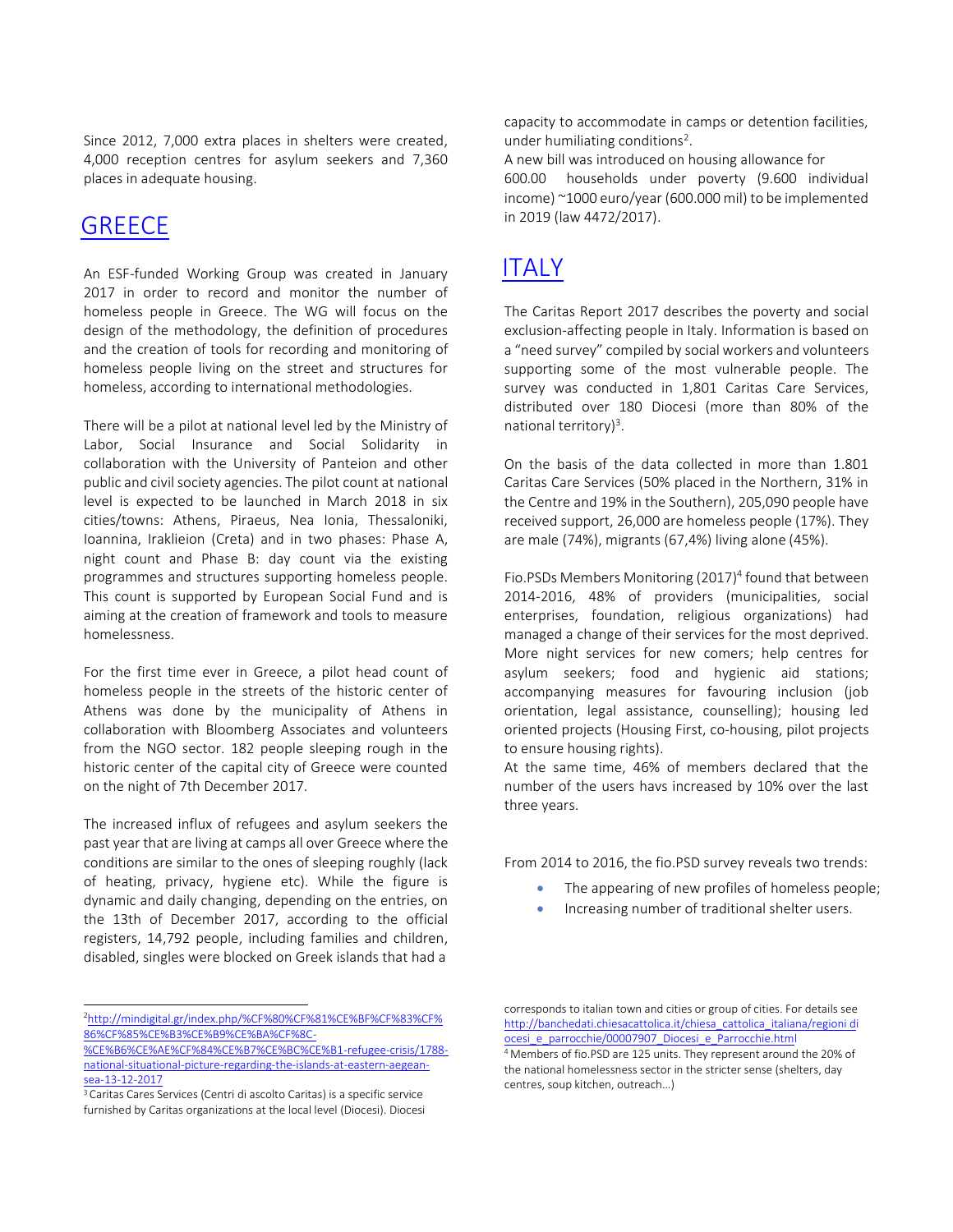On the one hand, young people (18-25 years old), asylum seekers, irregular, family homelessness and job seekers with lower skills, appear more and more as new users. The latter have a sort of "episodic homelessness" correlated to low income and frequent loss of "bad jobs". The latter refers also to women working as domestic workers or caregivers for elderly people (when the person they are caring for dies, they lose their job and house at the same time). Irregular and temporary jobs, the loss of affordable housing and the loss of an "official residence" produces a drastic effect of marginalization.

On the other hand, the number of women, survivors of domestic violence and abuse, migrants and Italian people increased. There were more people asking for orientation, counselling and psychological support in homelessness services.

Lastly, looking at the Caritas Report (2017), it is important to pay attention to the increase in youth homelessness. Based on data collected into the 1.801 Caritas Counselling Centre, 7,484 homeless people are 18-34 years old. They are Italian (12%) and Foreigners (88%). Italian young homeless people are mainly boys (60%) with a lower degree of study, a complex social history (inherited from their family), without a job and with children. On the other hand, there are many young migrants with an intermediate level of school, with regular residence permit, unemployed and with children in 30% of cases. Their condition is often linked to the unsuccessful exit from "community for minors not accompanied".

The #HomelessZero Awareness Campaign, promoted by the Fio.PSD and sponsored by the Ministry, was launched on 11 June 2016. On 17 September 2017, the Ministry LPS launched the Campaign again. This is to confirm engagement of politicy-makers in raising awareness around this issue.

For example, the situation of irregular migrants (without a permit to stay, with a denial measure or waiting for an answer from the tribunal) gives cause for concern about homelessness. The recent law about migration and refugees (law n. 46/2017) aggravates this problem. Policies are oriented towards criminalisation (first as regards the security) and rather than real integration or the protection of rights.

### [LUXEMBOURG](http://www.feantsa.org/en/country-profile/2016/10/18/country-profile-luxembourg?bcParent=27)

The 2017 Ministry of Family and Integration shows that:

- People continue to use classical structures (day and night shelters for urgent situations), suggesting there are not enough long-term housing solutions.
- The total number of people using the hosting structures has increased steadily.
- In emergency accommodations, the male population predominates with 86%.
- In total, 420 people accessed services from about 17 organisations<sup>5</sup>.

In April 2017, two "Low-threshold night centres" for very vulnerable homeless people were established for 10 persons each, run by the Red Cross and by Caritas.

### [SPAIN](http://www.feantsa.org/en/country-profile/2016/10/19/country-profile-spain?bcParent=27)

Locally speaking, Barcelona carried out a [one-night count](http://sensellarisme.cat/es/el-recuento-2017-visualiza-1-026-personas-durmiendo-en-la-calle-y-1-954-alojadas-en-equipamientos/) of [homeless](http://sensellarisme.cat/es/el-recuento-2017-visualiza-1-026-personas-durmiendo-en-la-calle-y-1-954-alojadas-en-equipamientos/) people in May 2017 that was led by the council and the XAPSLL (acronym for the care network of homeless people in Barcelona).<sup>6</sup>

The counting carried out in Barcelona in May 2017, showed that in Barcelona alone, there are 1,026 people sleeping rough, 1,954 sleeping in residential centres or transitional houses and 415 in informal settlements. This makes a total of 3,395 homeless people, meaning the numbers have increased since 2016, despite an increase in the number of places offered in shelters (941 rough sleepers, 1,907 homeless in services and 383 in informal settlements were counted in 2016)<sup>7</sup>.

# [PORTUGAL](http://www.feantsa.org/en/country-profile/2016/10/19/country-profile-portugal?bcParent=27)

On July 25, 2017, the new [National Strategy for the](https://dre.pt/application/conteudo/107745746) [Integration of the Homelessness People](https://dre.pt/application/conteudo/107745746) (ENIPSSA 2017- 2023) was published.

 $7$  To know more about the numbers and the increases explanations: [http://sensellarisme.cat/es/el-recuento-2017-visualiza-1-026-personas](http://sensellarisme.cat/es/el-recuento-2017-visualiza-1-026-personas-durmiendo-en-la-calle-y-1-954-alojadas-en-equipamientos/)[durmiendo-en-la-calle-y-1-954-alojadas-en-equipamientos/](http://sensellarisme.cat/es/el-recuento-2017-visualiza-1-026-personas-durmiendo-en-la-calle-y-1-954-alojadas-en-equipamientos/)

<sup>5</sup>[http://www.mfi.public.lu/publications/Solidarite/RecensementStructur](http://www.mfi.public.lu/publications/Solidarite/RecensementStructuresHebergement_15mars2017.pdf) [esHebergement\\_15mars2017.pdf](http://www.mfi.public.lu/publications/Solidarite/RecensementStructuresHebergement_15mars2017.pdf)

<sup>&</sup>lt;sup>6</sup>[http://recompte.barcelona/?page\\_id=8.](http://recompte.barcelona/?page_id=8)